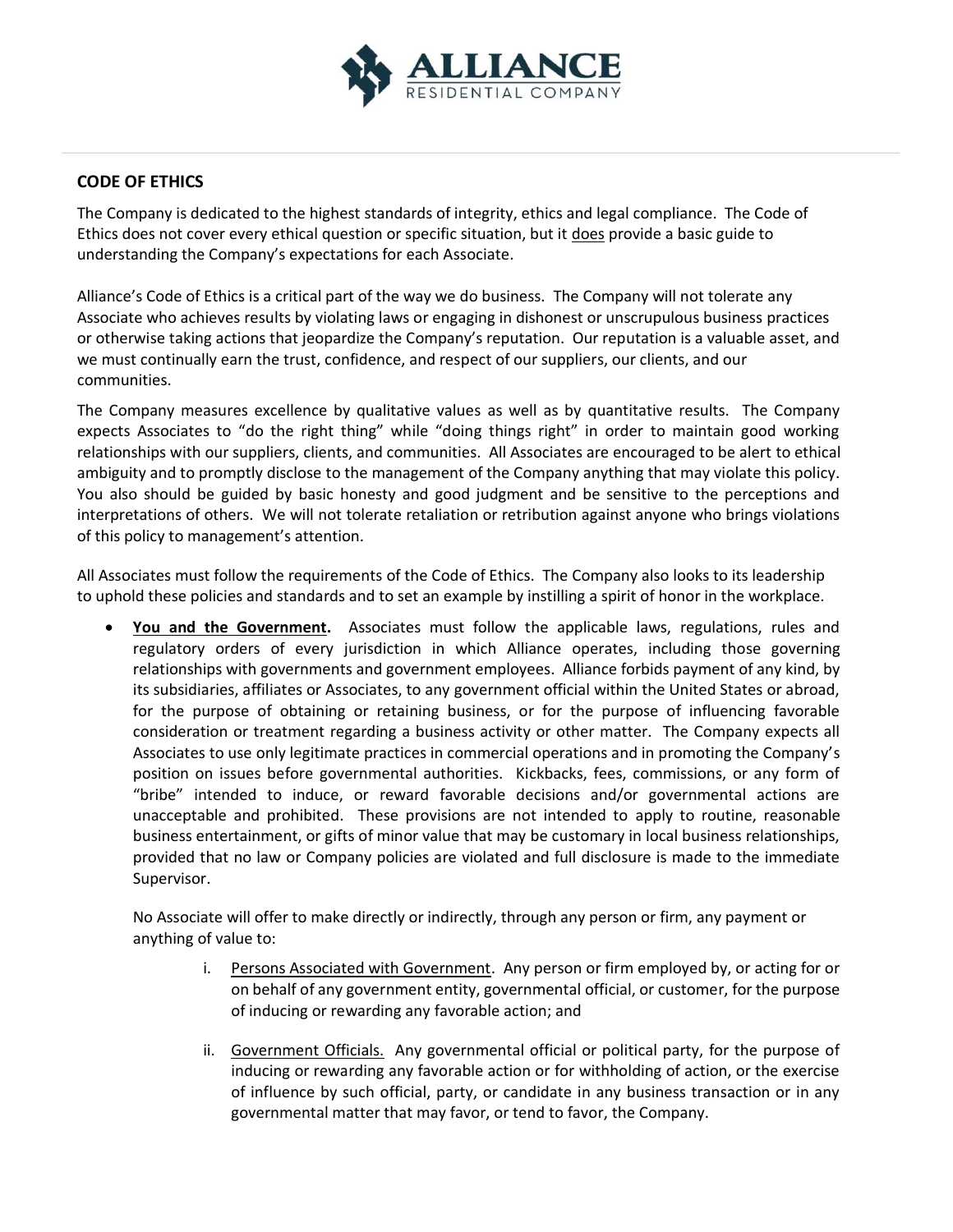• **Accuracy of Business Records**. Every Associate is involved, if not in the authorization or execution of business transactions, at least in reporting of some kind, if only in expenses for travel and entertainment or for hours worked on a timecard. All reporting of any and all business transactions or reporting of any must be completed honestly and accurately. The Company has established, and all Associates must maintain, high standards of accuracy, honesty, integrity, and confidentiality in the Company's financial records and reporting. Each Associate has responsibility for the proper use and protection of assets and for reporting confidential business-related financial and other important information within the Company. Such information includes but is not limited to all lease documents; pricing; profits; costs; sales; losses; mergers; acquisitions, and internal accounting figures.

Alliance's books, records and all documents, including reports submitted or reviewed by government authorities, must accurately and fairly reflect all transactions and existing Company operations. No Associate will falsely report transactions or fail to report the existence of false reports in the Company's accounting records. Associates certifying the correctness of records and documents, including vouchers, bills, reports and permit applications shall take all reasonable steps to assure that the information contained in the records and documents is correct and proper.

- **Assets and Funds**. The cooperation of every Associate is necessary for the Company to effectively operate to document transactions and dispositions of its assets accurately. Each Associate with responsibility for the use of the Company's physical assets or funds will be accountable and responsible for his/her proper conduct as a fiduciary in relation to the use or protection of those assets. Where Associates are responsible for the acquisition and disposition of assets for the Company or are authorized to incur liabilities on the Company's behalf, they must be careful not to exceed the authority vested in them.
- **Other Business Activities**. Associates who engage in other business activities during non-working hours should be sure that those activities do not interfere with their work at Alliance. There are a number of situations where an Associates' personal interest conflicts, actually or in appearance, whit the interests of the Company or the Associates' loyalty to the Company. Such situations could interfere with an Associate's ability to make judgements solely in the Company's best interest. Associates should not hold substantial ownership interest in any competing business or any outside concern which does business with the Company, absent authorization from the Company's Chief Executive Officer.
- **Our Customers and Information**. Alliance's growth and success depends, in large part, on the ability of its Associates to increase customer confidence and satisfaction. When representing Alliance, remember that you are Alliance. Associates must act to preserve and enhance our positive reputation. Information gathered by the Company is intended for use by Alliance and no Associate is permitted to gain personal benefit from such information. Alliance respects the privacy of customer records, and access to customer information should be restricted to a business need-to-know basis. Associates are prohibited from distributing account client and/or customer information to anyone, in any form, except the named account holder, client, or customer. Absent the customer's consent, disclosure of confidential information is prohibited except to the extent required by law.
- **Protection of Company Information**. Company information, or information obtained by the Company about customers, will be treated as confidential and not divulged except in accordance with established procedure and applicable law. Confidential information shall not be used for any Associate's personal gain, nor may any Associate allow a third party to use or obtain such information.
- **Competitors**. The highest standard of ethical conduct must be observed in all relationships with our competitors. Alliance will always compete vigorously and fairly. The Company must and will comply with all applicable antitrust and pricing laws and requirements relating to unfair competition. The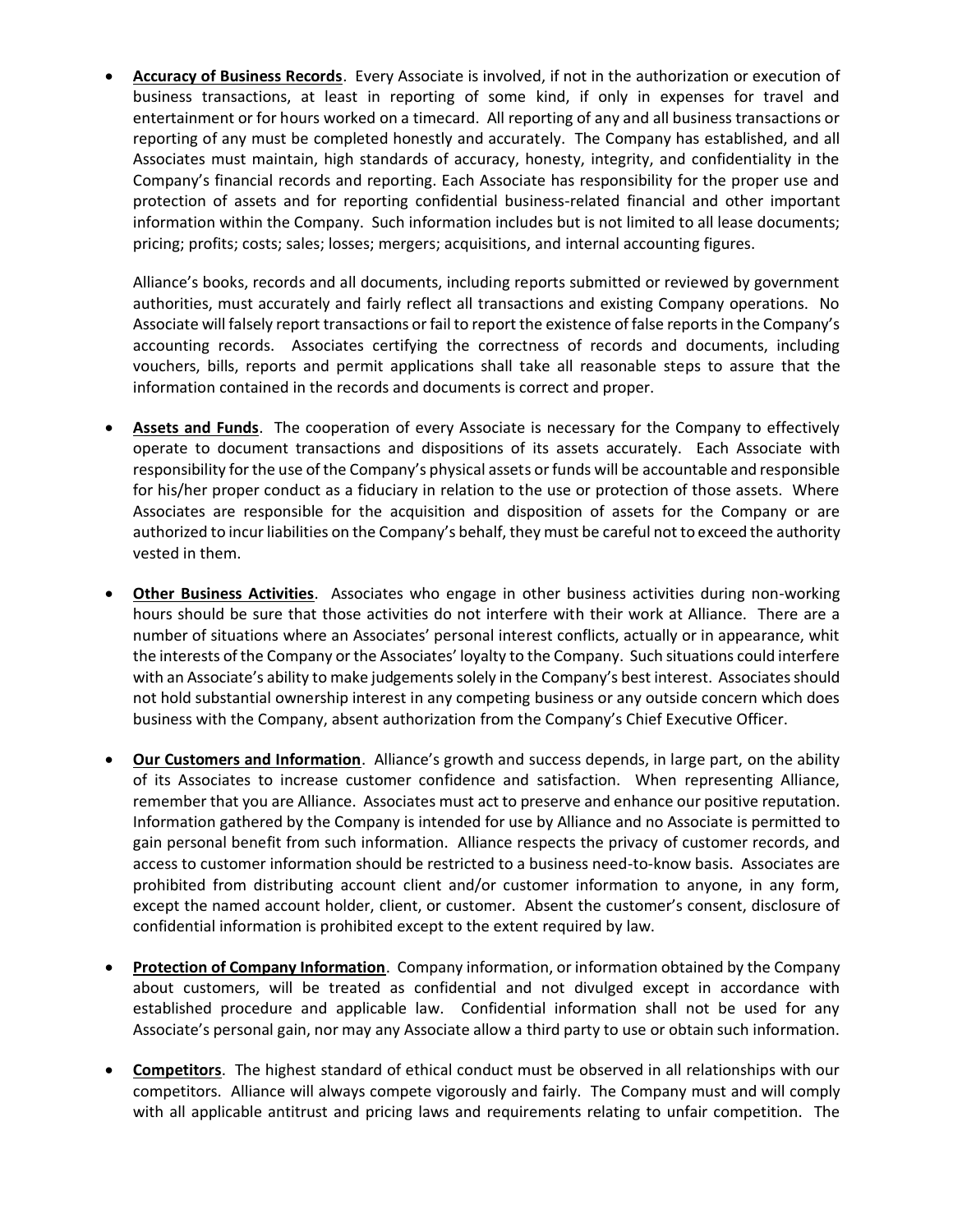antitrust laws prohibit anti-competitive agreements (such as price fixing agreements between competitors), unlawful monopolies, unfair methods of competition and unfair or deceptive acts or practices and allow both the government and private plaintiffs to bring actions for violations. If ever in doubt about the legality of any action, Associates must consult with senior management.

- **Use of Company Name**. The Company recognizes the value of the name and the reputation of the Company. The official use of the Company name (on behalf of the Company) can only be approved by senior management, a Vice President or above. Every Associate will protect the Company name by using it only in situations where the Company is satisfied that the conduct of the activity measures up to the Company's Code of Ethics in every respect.
- **Quality and Fairness**. All Associates will pursue quality in every service provided by the Company and will strive to earn the customers' trust by giving full value. Associates will deliver the product promised and what the customer expects. Customers must be treated fairly. Associates should not accept gifts, gratuities or entertainment of an unreasonable value from any company or person that does business with or seeking to do business with the Company. Associates must avoid any situation in which personal interest conflict with those of the Company and take steps against the personal interest influencing the Company's actions.
- **Political Activity**. Active participation in the political life of your community is a critical part of being a good citizen, but political activity by corporations and corporate Associates raises important ethical and legal concerns. Individual Associates are encouraged to support their own parties and candidates, but they must do so on their own time and with their own resources. It is improper for an Associate to use his or her position within in the Company to solicit political contributions from another Associate for the purpose of supporting a political candidate or influencing legislation. It is also improper for an Associate to make a political contribution in the name of Alliance and then seek reimbursement. Associates may make direct contributions of their own money, but such contributions are not reimbursable by Alliance.
- **Selection of Suppliers**. The Company selects suppliers on the basis of the needs of its business. Consequently, only reputable, qualified individuals or firms, under market compensation agreements that are reasonable in relation to the services required, will be selected.
	- i. Bids. When determining an outside contractor or vendor, the hiring Manager must obtain the best goods and the most reputable service at a reasonable cost. The Company requires a minimum of three written independent, competitive bids be obtained.
	- ii. Selection. No Associate may select a supplier for any reason other than its ability to fulfill the Company's needs. In particular, no Associate may personally accept any goods or services or other forms of compensation or favors for less than market value from an existing or potential Company supplier.
	- iii. Family Relations. No Associate may utilize a vendor in which the vendor has a family member working for Alliance without first receiving permission in writing from the VP of Operations, Chief Operating Officer, or Development Partner.
	- iv. Personal Use of Vendor. No Associate may utilize an existing or potential Company supplier, consultant, or subcontractor to work on his/her personal residence(s) or those of related persons without the prior approval of the VP of Operations, Chief Operating Officer, or Development Partner.

All our activities are to be conducted in compliance with the letter and spirit of all laws and regulations. You are charged with the responsibility of understanding the applicable law, recognizing potential dangers, and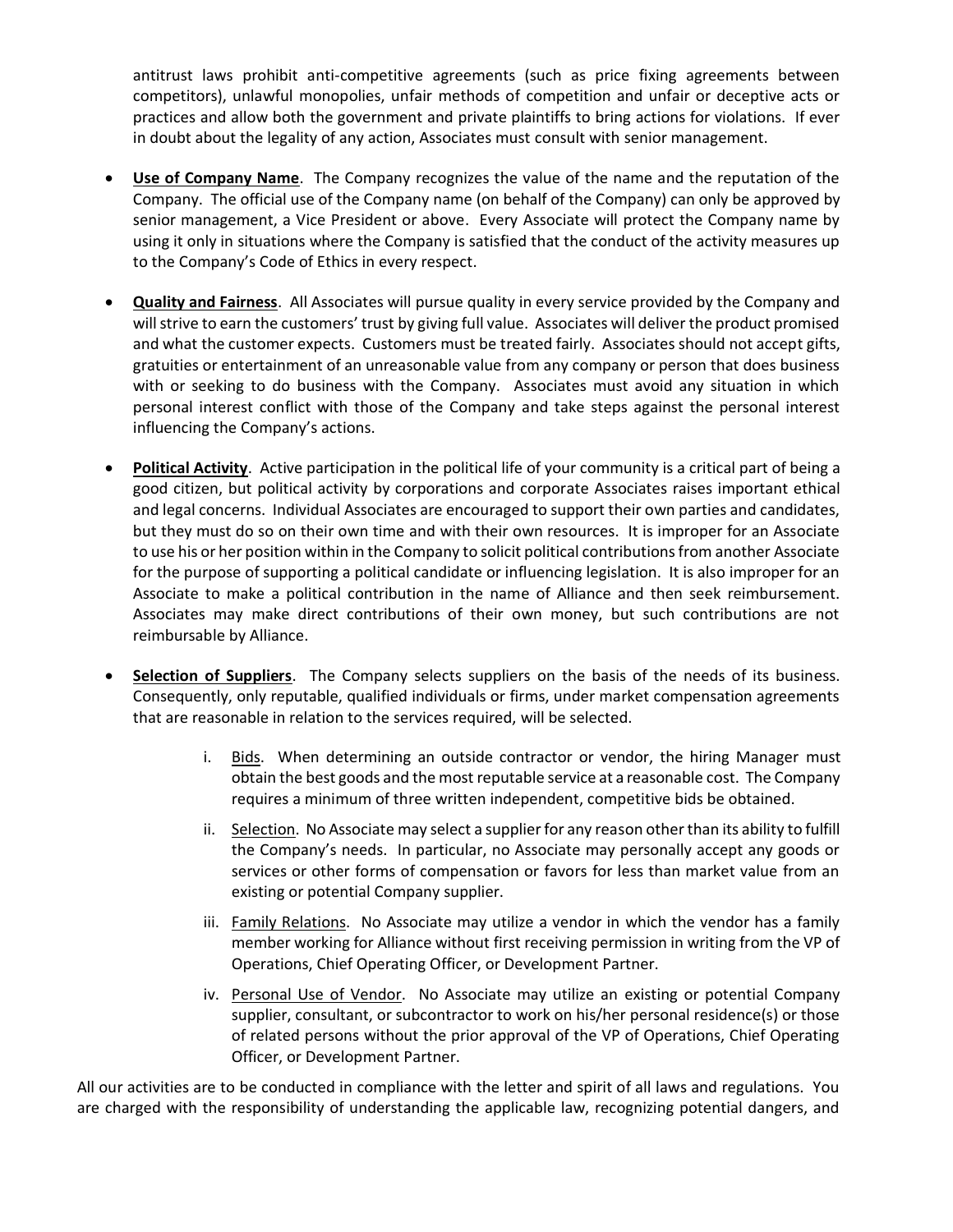knowing when to seek legal advice. The Company prohibits any Associate from engaging in any illegal or unethical conduct or asking or instructing another to do so. Further, if a vendor or customer engages in illegal or unethical activity, or asks you to do so, this must also be reported. If you believe someone in this Company (Supervisor or fellow Associate) has asked or instructed you to commit an illegal or unethical act, or if you believe you are being retaliated against for refusing to do so, this must be reported immediately by telephone or in writing, to one of the following persons:

- Your immediate Supervisor or another member of management. All Managers maintain an "Open Door" relationship that encourages direct communication to promptly resolve issues.
- Any member of Alliance's Human Resources department.

Retaliation against any individual for reporting any violation of this Code of Ethics is strictly prohibited and may result in disciplinary action up to and including termination of employment. You violate this Code of Ethics by failing to report violations of policies or any illegal or potentially illegal activity to those responsible for investigating such reports. You also must cooperate in any Company investigation of violations.

## **ASSOCIATE CONDUCT**

The Company expects high quality work and conduct consistent with Alliance's standards. The Company wishes to maintain a workplace where all employees are safe and enjoy coming to work while at the same time providing a high level of service to our customers in a competitive and efficient manner. Associates will always be expected to conduct themselves in a professional manner, which is in the best interest of the Company, residents, customers, community, and co-workers. To accomplish this, cooperation is required from everyone, and a set of guidelines regarding employee conduct has been put in place. Engaging in conduct the Company deems inappropriate may result in disciplinary action, up to and including immediate termination.

We will try to work with Associates to correct performance or behavior issues that may develop, but in some cases disciplinary action may be necessary. When discipline is necessary, disciplinary action may take any form of verbal warning, written warning, reassignment, suspension, or immediate termination, depending on the nature of the conduct involved and the Associate's record or prior performance, behavior problems, safety violation(s), and any other relevant factors.

The Company reserves the right to determine what disciplinary action is appropriate, based on the facts of each case. Not all available forms of discipline are appropriate to each disciplinary situation, and it is not required that we treat each form of discipline as a step in a series to be followed with an Associate before discharge. We do not have a policy of 'progressive' discipline. The Company's use of disciplinary guidelines does not change the at-will relationship, and the Company at all times retains the right to discharge an Associate with or without cause and with or without notice.

The following is a partial list of actions that may result in disciplinary action and, depending on the severity, may be grounds for immediate termination:

- Unsatisfactory performance, such as failure to do assigned work in a satisfactory manner, or failure to cooperate satisfactorily with other Associates;
- Poor quality or quantity of work;
- Unprofessional conduct or interactions with Associates, customers, vendors, residents or the public at large;
- Insubordination, such as failure or refusal to do assigned work or carry out reasonable direction of a supervisor;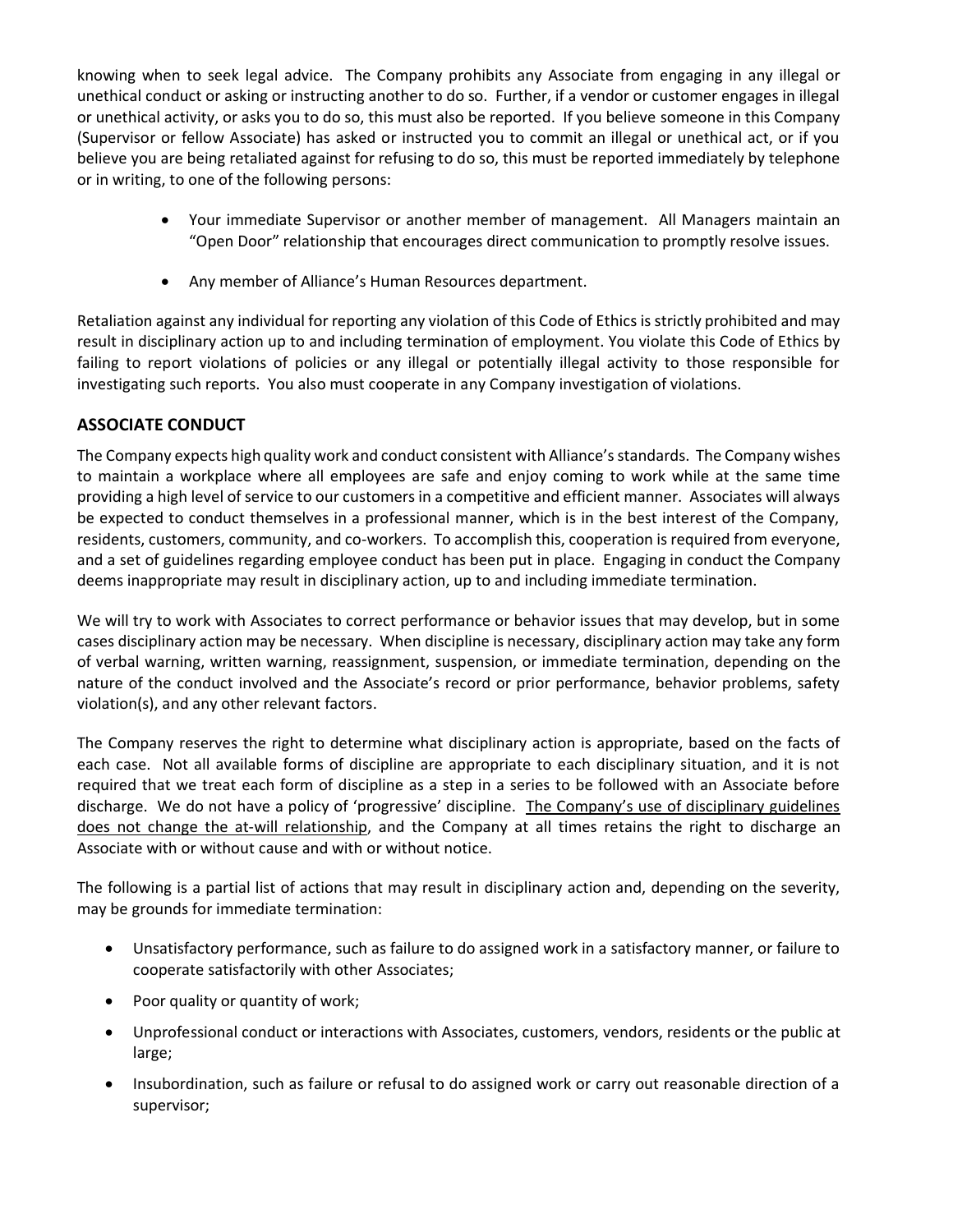- Failure to follow Company policies, work rules and/or procedures;
- Discrimination on any basis prohibited by our Non-Discrimination and Equal Employment Opportunity policy;
- Conduct in violation of the Company's Anti-Harassment policy;
- Participation in any harassing, discriminatory and/or threatening behavior;
- Violations of the Code of Ethics;
- Theft of Company property and/or a resident's property; removal of any Company property, property of a resident or another Associate from the premises without proper authorization;
- Failure to follow established safety regulations or conduct in violation of the Company's Safety policies and practices or failure to follow the rules of conduct necessary to ensure the safety and welfare of the Company, its Associates and the public;
- Failing to promptly report all work-related personal injuries and accidents to your supervisor or a Company official, including damage to Company, personal, or public property, regardless of who is responsible;
- Failing to comply with the applicable Occupational Safety and Health Administration (OSHA) regulations;
- Failing to properly check Company equipment according to prescribed standards or failing to report defective equipment or unsafe conditions of any equipment;
- Taking or threatening adverse action against Associates who exercise rights under Company policies or employment laws;
- Violation of security processes and procedures, including but not limited to, the key policy;
- Using Company property or equipment in a careless or unsafe manner or without proper authorization, including failing to observe warning signs and rules or permitting unauthorized persons to operate or board a Company vehicle or enter Company property;
- Unauthorized possession or use of any Company property;
- Unauthorized use of Company accounts and/or vendors in order to purchase personal items;
- Willful or negligent conduct that results in the destruction of, damage to or loss of any Company property (including computers and other electronic devices), property of a resident or property of another Associate;
- Improper disposal of documents that contain sensitive information;
- Offering or giving bribes or kickbacks;
- Using offensive language that violates the Company's policy against unlawful harassment and other unlawful forms of discrimination or our workplace violence policy;
- Threatening violence or fighting during working hours, on Company premises, during Company sponsored events, or towards associates, even if after hours or off of Company premises;
- Possessing dangerous or deadly weapons or hazardous substances on Company premises or while performing Company duties, except as otherwise authorized by law;
- Unless otherwise protected by state or federal law, leaving a department or the property during a working shift without a supervisor's permission;
- Sleeping during work hours;